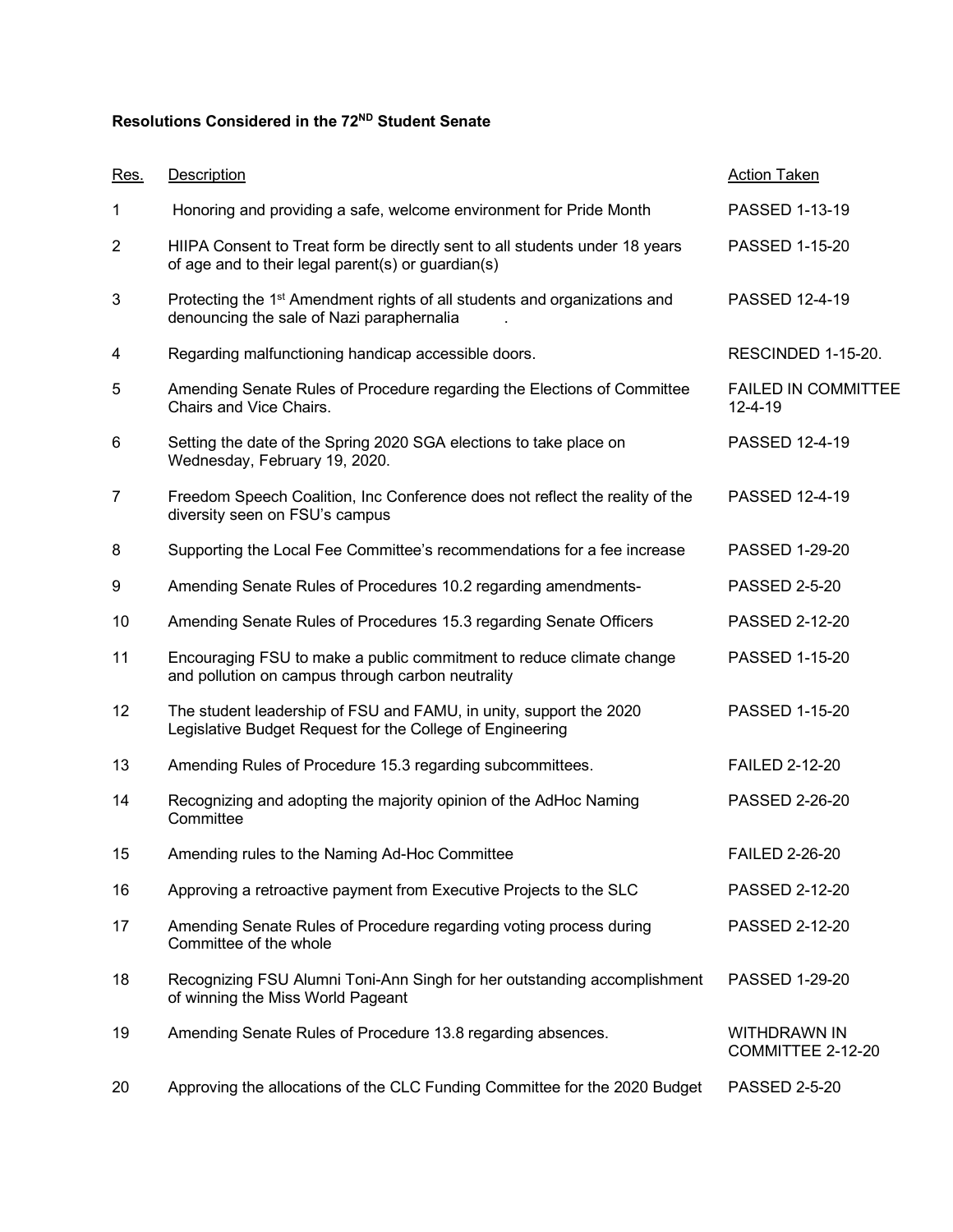| 21 | Encouraging the City of Tallahassee to enhance the safety of pedestrians.                                                            | <b>WITHDRAWN BY</b><br><b>SPONSOR</b>         |
|----|--------------------------------------------------------------------------------------------------------------------------------------|-----------------------------------------------|
| 22 | Urging the City of Tallahassee to build a Pedestrian bridge or tunnel.                                                               | <b>WITHDRAWN BY</b><br><b>SPONSOR</b>         |
| 23 | Encouraging moral and ethical investments in the FSU endowment                                                                       | PASSED 2-12-20                                |
| 24 | Granting permission to VSU to retroactively pay the Student Veterans Center<br>\$1343 from their At Ease event budget.               | <b>PASSED 4-1-20</b>                          |
| 25 | Urging the City of Tallahassee and State of Florida to prioritize pedestrian<br>safety.                                              | PASSED 2-26-20                                |
| 26 | Asserting the autonomy of the SGA Student Senate.                                                                                    | <b>WITHDRAWN BY</b><br><b>SPONSOR 2-12-20</b> |
| 27 | Amending Senate Rules of Procedure 5.7 regarding Standing Committees.                                                                | FAILED IN RULES 2-19-20                       |
| 28 | Recognizing Black History Month                                                                                                      | PASSED 2-26-20                                |
| 29 | Supporting AASU's contractual service request of over \$3,000 for their<br>keynote speaker event                                     | PASSED 2-19-20                                |
| 30 | Supporting AASU's contractual service request of \$3,000 for AAMP'D                                                                  | PASSED 2-19-20                                |
| 31 | Amending student senate rules of procedure                                                                                           | <b>FAILED 3-11-20</b>                         |
| 32 | Approving an after the fact payment from the Office of Governmental<br>Affairs for Day at the Capitol                                | PASSED 3-4-20                                 |
| 33 | Recognizing February as Healthy Relationships Month, fact payment<br>from the Office of Governmental Affairs for Day at the Capitol. | <b>ACCLAMATION 3-4-20</b>                     |
| 34 | Amending Senate rules of Procedure regarding Town Halls.                                                                             | <b>FAILED 16-19-4</b>                         |
| 35 | Recognizing International Women's Day                                                                                                | <b>ACCLAMATION 3-11-20</b>                    |
| 36 | Amending Rules of Procedure 6.4 regarding Internal Affairs                                                                           | <b>FAILED IN COMMITTEE</b><br>$3 - 30 - 20$   |
| 37 | Nominating Emily Durham to the Senate Hall of Fame                                                                                   | <b>ACCLAMATION 3-4-20</b>                     |
| 38 | Nominating Asia Warren to the Senate Hall of Fame                                                                                    | <b>ACCLAMATION 3-4-20</b>                     |
| 39 | <b>Regarding Coronavirus</b>                                                                                                         | WITHDRAWN BY<br>SPONSOR 3-11-20               |
| 40 | Nominating Alyssa Parker to the Senate Hall of Fame                                                                                  | <b>ACCLAMATION 3-4-20</b>                     |
| 41 | 10.17 Senate Naming Procedure                                                                                                        | PASSED 4-15-20                                |
| 42 | Power Based Personal Violence (PBPV)                                                                                                 | PASSED 4-15-20                                |
| 43 | Setting the date of the fall election.                                                                                               | <b>WITHDRAWN BY</b><br><b>SPONSOR 4-15-20</b> |